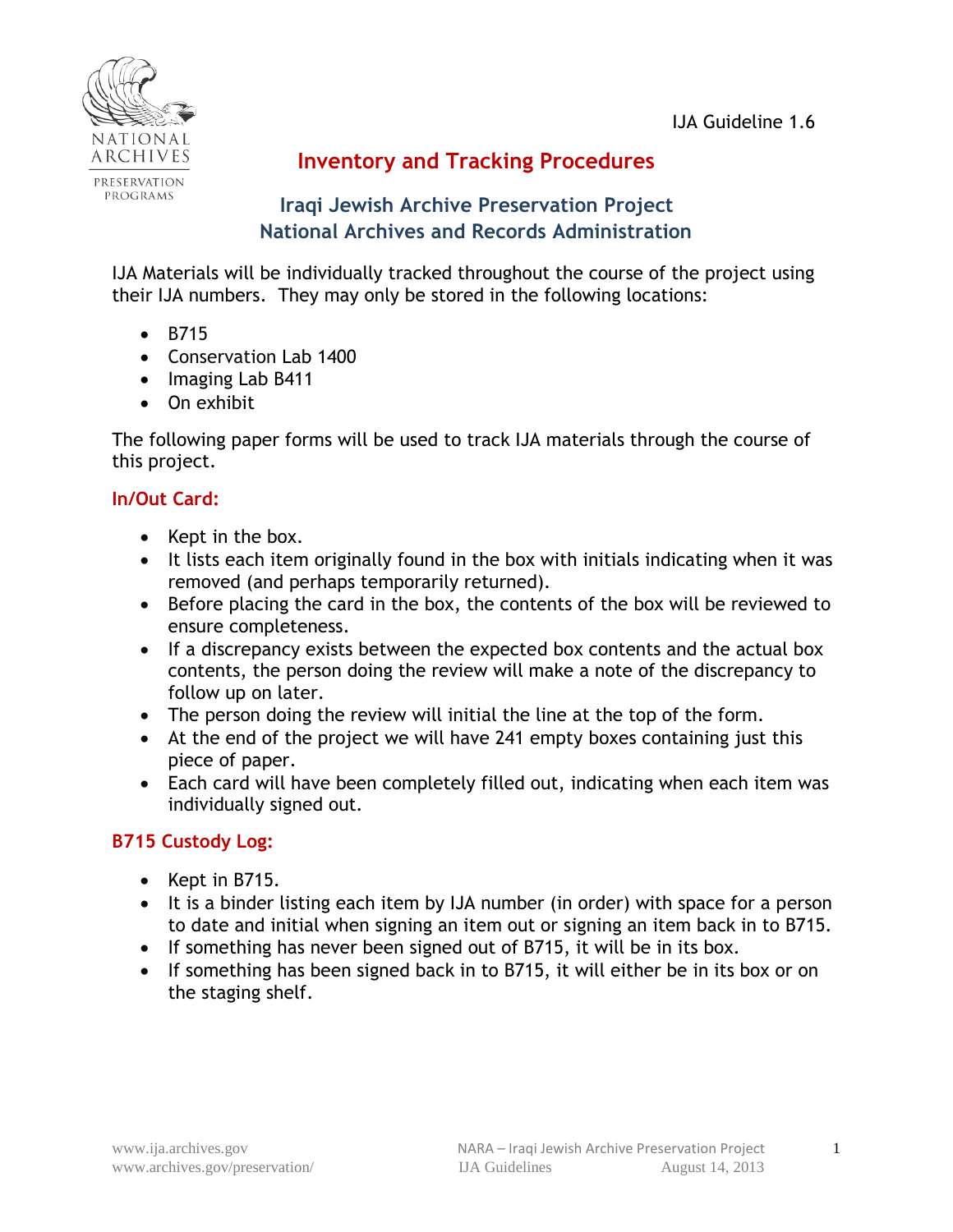#### **1400 Custody Log:**

- $\bullet$  Kept in 1400.
- It is a binder listing each item by IJA number (in order) with space for a person to date and initial when signing an item into the 1400 lab and out of the 1400 lab.
- When items are signed out of the lab, there is a space to indicate where they were sent.
- Items never having been signed into 1400 will be in B715.
- Items signed out of 1400 will be in B411 or B715.

#### **Imaging Custody Log:**

- Kept in Imaging Lab (B411).
- It is a binder listing each item by IJA number (in order) with space for a person to date and initial when signing an item into the imaging lab and out again after it has been quality controlled.
- When items are signed out of the lab, there is a space to indicate where they were sent.
- Items signed out of B411 will typically be returned to B715.

#### **Work Ticket:**

- Kept with the item at all times.
- It identifies the object and is used to record steps completed, collect data for later entry into the database, and share information between team members.
- At the end of the project, we will have 3846 Work Tickets that will be filed at NARA and/or returned to Iraq with the last shipment.

In addition, we will fill out:

- Daily Access Log for B715.
	- o Kept in B715.
	- o Records when team members enter and exit the room.

#### **Rules for B715:**

- We will work in teams of at least two while in B715 (the buddy system) per NARA security requirements.
- Everyone accessing B715 will sign the daily access log when they arrive and depart the space.
	- o Workflow (in black)
	- o Tracking (in blue)
	- o Database (in green)

(does not include B715 daily log or digital tracking through SharePoint)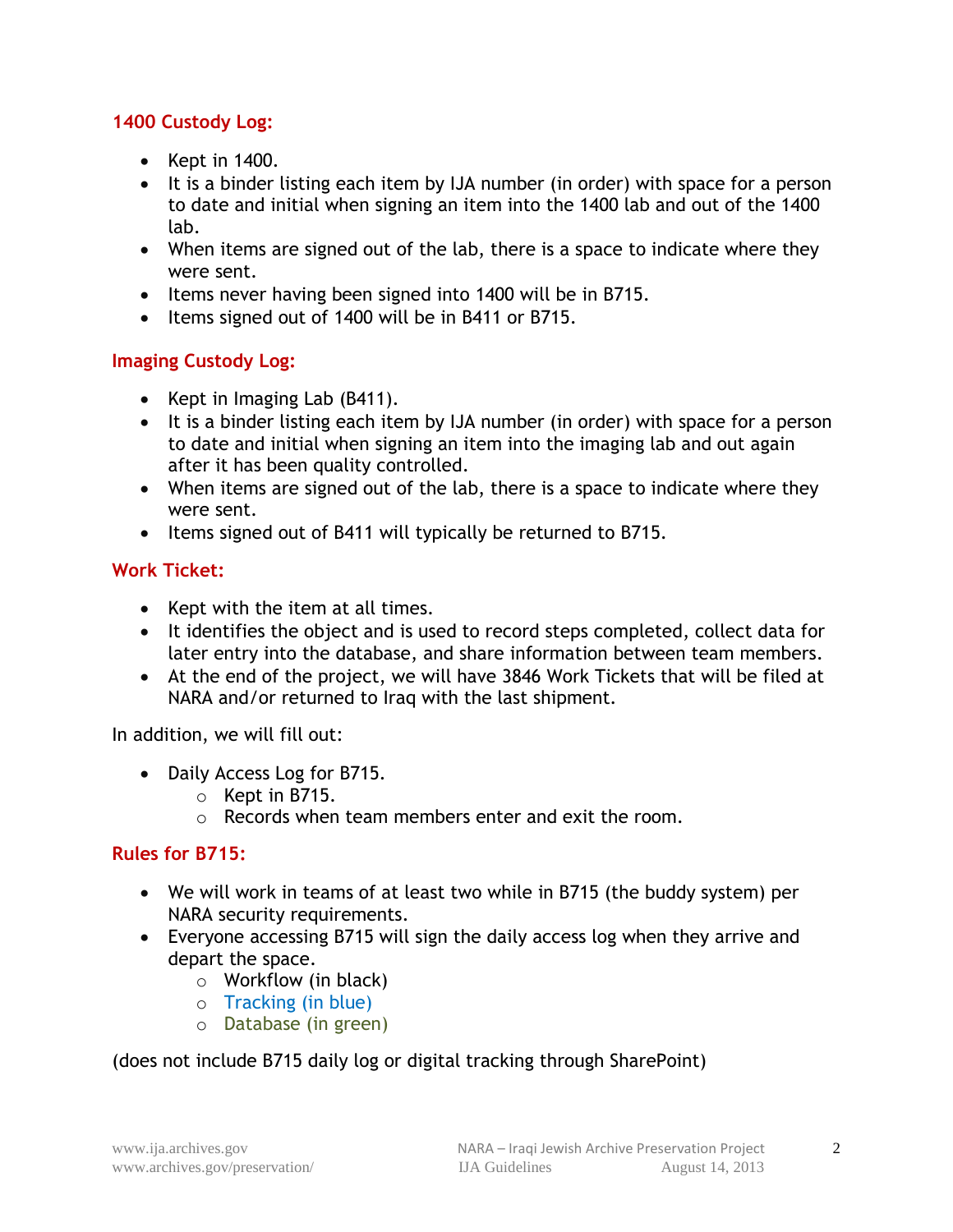# **Materials that are not being digitized**

- Generate a preliminary list of items for each pull group based on criteria in the database and print a work ticket for each item in the pull group. (DH)
	- o Tracking: Work Ticket forms.
- Go to B715 and retrieve the selected items.(AF/KK/MW/PB)
	- o Tracking: in/out card from each box, and B715 custody log, match up work tickets to objects.
- Bring items to 1400. (AF/KK/MW/PB)
	- o Tracking: 1400 Custody Log.
- IJA objects brought to the lab will remain sealed in their paper wrappers until in a dedicated hood so as to minimize the spread of mold and debris. The alkaline tabs with IJA numbers currently enclosed with the objects will remain with the objects.
- Rehouse the materials. Collect binding information and photograph annotations. (MW/PB) Untreated objects will be measured in a controlled manner so as to not spread debris or mold in the lab.
	- o Database: enter rehousing and binding information into database. Rename and upload photographs from camera.
- Catalog each item. Dina may chose to re-route items to the imaging work flow. (DH)
	- o Database: enter bibliographic updates into database.
- Label the boxes and folders. (MW/PB)
- Return completed materials to the staging area of B715. (AF/KK/MW/PB)
	- o Tracking: 1400 Custody Log, and B715 Custody Log.
- When it is appropriate to return objects to Iraq, team members will pack items in crates and prepare the crates for shipping. (AF/KK/MW/PB/Art Handlers)
	- o Tracking: collect Work Tickets.
- Ship.(MLR, SM, DH)
	- o Tracking: Work Tickets.
	- o Database: enter updates into database.

#### **Materials that are going to be digitized**

- Generate a preliminary list of items for each pull group based on criteria in the database, and print a work ticket for each item in the pull group. (DH)
	- o Tracking: Work Ticket forms **.**
- Go to B715 and retrieve the selected items. (AF/KK/MW/PB)
	- o Tracking: in/out card from each box, and B715 custody log, match up work tickets to objects.